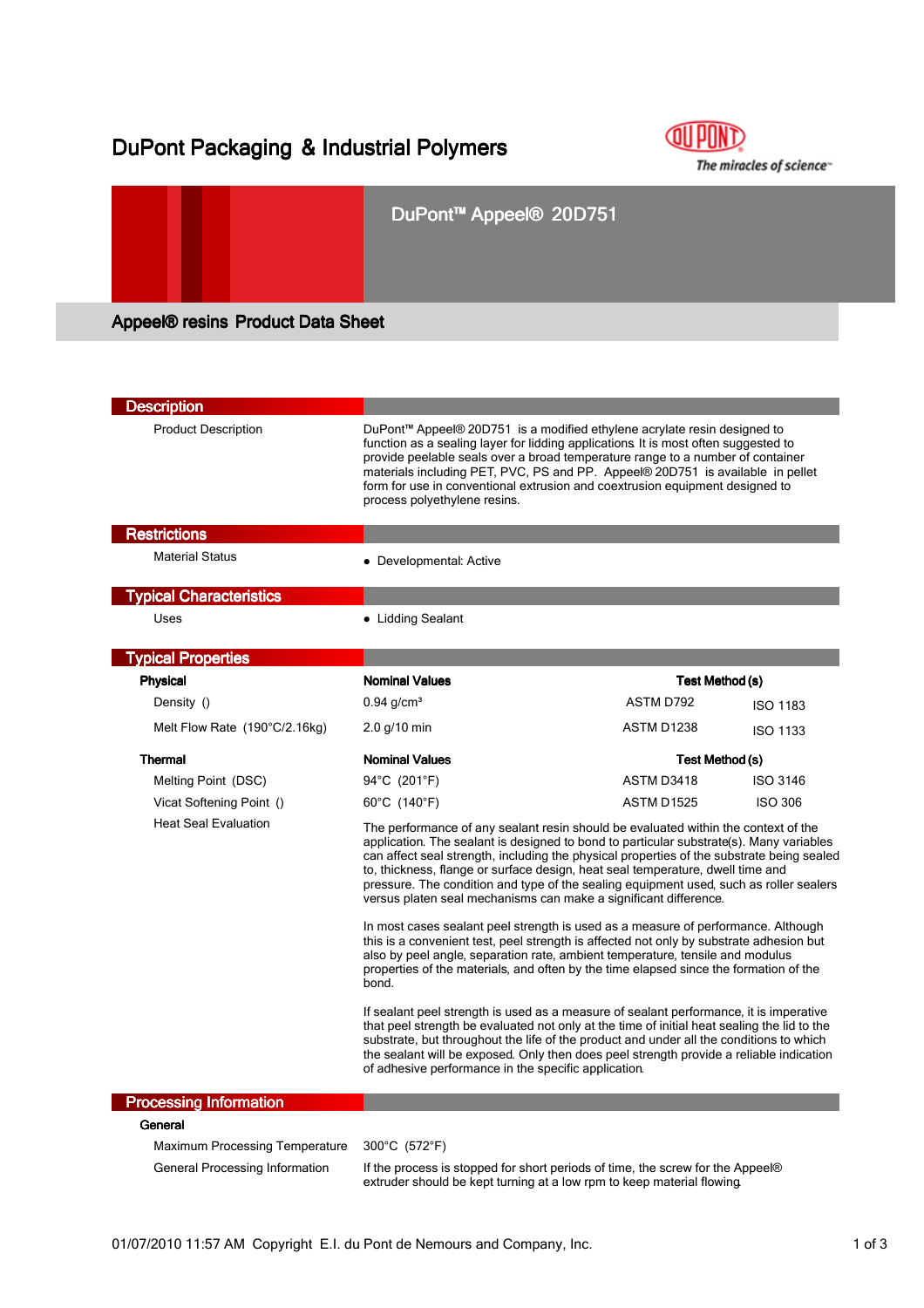|                                   | After processing Appeel®, purge the material out using a polyethylene resin,<br>preferably with a lower melt flow rate than the Appeel® resin in use.<br>The "Disco Purge Method" is suggested as the preferred purging method, as this<br>method usually results in a more effective purging process. Information on the<br>Disco Purge Method can be obtained via your DuPont Sales Representative.<br>Never shut down the extrusion system with Appeel® in the extruder and die.<br>Properly purge out the Appeel® with a polyethylene, and shut down the line with<br>polyethylene or polypropylene in the system. |
|-----------------------------------|------------------------------------------------------------------------------------------------------------------------------------------------------------------------------------------------------------------------------------------------------------------------------------------------------------------------------------------------------------------------------------------------------------------------------------------------------------------------------------------------------------------------------------------------------------------------------------------------------------------------|
| <b>Blown Film Processing</b>      | <b>Nominal Values</b>                                                                                                                                                                                                                                                                                                                                                                                                                                                                                                                                                                                                  |
| Blown Film Processing Information | Blown Film: In blown film coextrusion processes the temperature of the Appeel®<br>20D751 should be maintained in the 160 - 185 <sup>o</sup> C range. It is also important that<br>the Appeel® 20D751 be supported with materials having sufficient melt strength.                                                                                                                                                                                                                                                                                                                                                      |
|                                   | Additive package: For blown film processing, it is suggested to add 3% to 5% of<br>DuPont Elvax CE9619-1, a special slip and antiblock masterbatch. This<br>masterbatch addition facilitates better web handling and roll formation                                                                                                                                                                                                                                                                                                                                                                                    |
|                                   | Following is an example of a suggested temperatiure profile for blown film<br>processing. Adjustments would then be made to suit the individual process and<br>applications needs.                                                                                                                                                                                                                                                                                                                                                                                                                                     |
| Feed Zone                         | 140°C (284°F)                                                                                                                                                                                                                                                                                                                                                                                                                                                                                                                                                                                                          |
| Second Zone                       | 150°C (302°F)                                                                                                                                                                                                                                                                                                                                                                                                                                                                                                                                                                                                          |
| <b>Third Zone</b>                 | 160°C (320°F)                                                                                                                                                                                                                                                                                                                                                                                                                                                                                                                                                                                                          |
| Fourth Zone                       | 180°C (356°F)                                                                                                                                                                                                                                                                                                                                                                                                                                                                                                                                                                                                          |
| Fifth Zone                        | 180 $^{\circ}$ C (356 $^{\circ}$ F)                                                                                                                                                                                                                                                                                                                                                                                                                                                                                                                                                                                    |
| Adapter Zone                      | 180 $^{\circ}$ C (356 $^{\circ}$ F)                                                                                                                                                                                                                                                                                                                                                                                                                                                                                                                                                                                    |
| Die Zone                          | 170°C (338°F)                                                                                                                                                                                                                                                                                                                                                                                                                                                                                                                                                                                                          |
|                                   |                                                                                                                                                                                                                                                                                                                                                                                                                                                                                                                                                                                                                        |
|                                   |                                                                                                                                                                                                                                                                                                                                                                                                                                                                                                                                                                                                                        |
| <b>FDA Status Information</b>     | Appeel® 20D751 resin complies with Food and Drug Administration Regulation 21<br>CFR 177.1340 - - Ethylene-methyl acrylate copolymer resins, subject to the<br>limitations and requirements therein. This Regulation describes polymers that may<br>be used in contact with food, subject to the finished food-contact article meeting the<br>extractive limitations under the intended conditions of use, as shown in paragraph<br>(b) of the Regulation.                                                                                                                                                             |
| <b>Regulatory Information</b>     | In Europe a diversity of regulations apply in various countries. In addition, constant<br>changes linked to the effort of their harmonization under the umbrella of European<br>Union Directive can be observed. This makes it impossible to accurately describe the<br>food contact status in this brochure. Updated statements describing the situation in the<br>various European countries can be obtained through your local sales representative.                                                                                                                                                                |
| Safety & Handling                 | As with any hot material, care should be taken to protect the hands and other<br>exposed parts of the body when working with molten polymer. At temperature                                                                                                                                                                                                                                                                                                                                                                                                                                                            |

#### exposed parts of the body when working with molten polymer. At temperature ranges above 300°C (572°F), this resin can evolve low concentrations of fumes. When resins are overheated, more extensive decomposition may occur. Adequate local ventilation should be provided to remove the fumes from the work area. Disposal of scrap presents no special problems and can be by landfill or incineration in a properly operated incinerator. Disposal should comply with local, state, and federal regulations. Resin pellets can be a slipping hazard. Loose pellets should be swept up promptly to prevent falls. For more detailed information on the safe handling and disposal of resins, a Product Safety Bulletin and OSHA Material Safety Data Sheet can be obtained from the regional office serving you

#### Read and Understand the Material Safety Data Sheet (MSDS) before using this product

### **Regional Centres**

DuPont operates in more than 70 countries. For help finding a local representative, please contact one of the following regional customer contact centers: